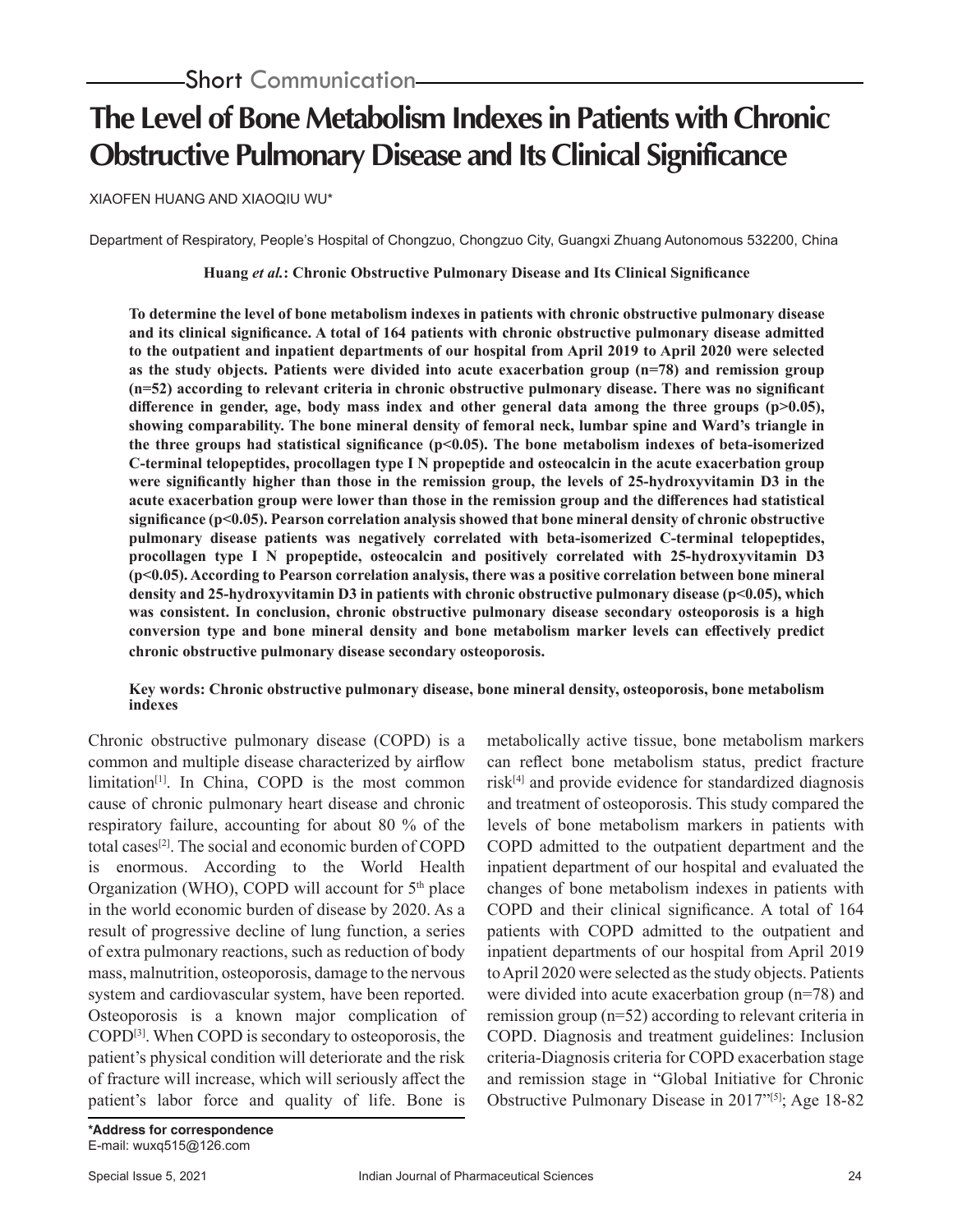y; Voluntary cooperation in various examinations; Informed consent of patients. Exclusion criteria-Complicated with hepatic and renal dysfunction; Complicated with endocrine and metabolic diseases such as thyroid or hyperthyroidism; Patients with rheumatic arthritis, osteomalacia, multiple myeloma, fracture, multiple sclerosis and Paget's disease of bone affecting bone metabolism; Continuous use of oral calcium, bisphosphonates, vitamin D3 or other drugs causing secondary changes in bone metabolism. 50 health examiners from the same physical examination center were recruited as the healthy group. There was no significant difference in gender, age, body mass index (BMI) and other general data among the three groups (p>0.05), showing comparability. See Table 1. The study was approved by the Ethics Committee of our hospital and the patients/family members signed the informed consent form. LEXXOS dual-energy X-ray absorptiometry (DMS, France) was used to measure the bone mineral density (BMD) of three groups, the proximal left femur (including femoral neck, Ward's triangle) and lumbar spine (L1-L4). According to the WHO, a T-value  $\geq$ -1.0 standard deviation (SD) indicates normal bone mass; a -2.5 SD<T-value<-1.0 SD indicates osteopenia; and a T-value≤-2.5 SD indicates osteoporosis. All study objects were fasted for more than 12 h. On the next day, 5 ml of fasting venous blood was collected in the morning and placed in a test tube. The supernatant was collected by centrifugation at 3000 r/min for 10 min and placed in the ultra-low temperature refrigerator for detection. The enzyme-linked immunosorbent assay (ELISA) was used to determine beta-isomerized C-terminal telopeptides (β-CTX), serum 25-hydroxyvitamin  $D_3$  (25-(OH)  $D_3$ ), N-terminal osteocalcin (N-MID) of type I collagen. The electrochemiluminescence method was used to determine N-terminal procollagen N-terminal propeptide (P1NP). All the test kits were purchased from Shanghai Meilian Biology Co., Ltd. The above operations were performed in strict accordance with the instructions for use. Statistical package for the social sciences (SPSS) 22.0 statistical software was used for data analysis in this study. Normal distribution test was performed for measurement data. Mean±standard deviation  $(\bar{x} \pm s)$  was used for normal distribution. Independent sample t test was used for comparison between two groups and analysis of variance was used for multiple groups.  $[n \, (\%)]$  was used for counting data and chi-square test was used.  $\alpha$ =0.05, p<0.05 was used for statistical difference. The BMD of femoral neck,

lumbar spine and Ward's triangle in the three groups had statistical significance ( $p$ <0.05); the BMD of femoral neck, lumbar spine and Ward's triangle in the acute exacerbation group and remission group was higher than that of the healthy control group and the differences had statistical significance ( $p$ <0.05); the BMD of femoral neck, lumbar spine and Ward's triangle in the acute exacerbation group was higher than that of the remission group and the differences had statistical significance ( $p<0.05$ ). See Table 2. The bone metabolism indexes of β-CTX, procollagen type I N propeptide (PINP), osteocalcin (OC) and 25-(OH)  $D_3$  of three groups were compared, with statistical significance (p<0.05); the bone metabolism indexes of β-CTX, PINP and OC in the acute exacerbation group and the remission group were significantly higher than those in the healthy control group, the levels of  $25$ -(OH)  $D_3$  in the acute exacerbation group and the remission group were significantly lower than those in the healthy control group, with statistically significance difference ( $p<0.05$ ); the bone metabolism indexes of  $\beta$ -CTX, PINP and OC in the acute exacerbation group were significantly higher than those in the remission group, the levels of 25-(OH)  $D_3$  in the acute exacerbation group were lower than those in the remission group and the differences had statistical significance ( $p$ <0.05). See Table 3. Pearson correlation analysis showed that BMD of COPD patients was negatively correlated with β-CTX, PINP, OC and positively correlated with 25- (OH)D (p<0.05). See Table 4. COPD is a chronic respiratory disease with high incidence rate, disability rate and case fatality rate in clinic. In recent years, the study showed that $[6]$  the prevalence rate of COPD gradually increased. Studies[7] have shown that the prevalence of osteoporosis in patients with COPD is significantly higher than that in healthy people of the same age, with approximately 36 % to 60 % of patients with COPD having osteoporosis. Because the pathogenesis of osteoporosis is concealed and the symptoms are not obvious, they are usually found when the risk event occurs or the disease is serious and therefore, the optimal treatment period is often missed, and the therapeutic effect and prognosis are poor. Bone turnover markers can make up for the deficiency of bone mineral density assessment and can dynamically and continuously detect the process of measuring change in human body. Therefore, the detection and analysis of markers of osteoporosis bone metabolism in patients with COPD is important for early screening, diagnosis and treatment, as well as prognosis of osteoporosis. In this study, the bone mineral density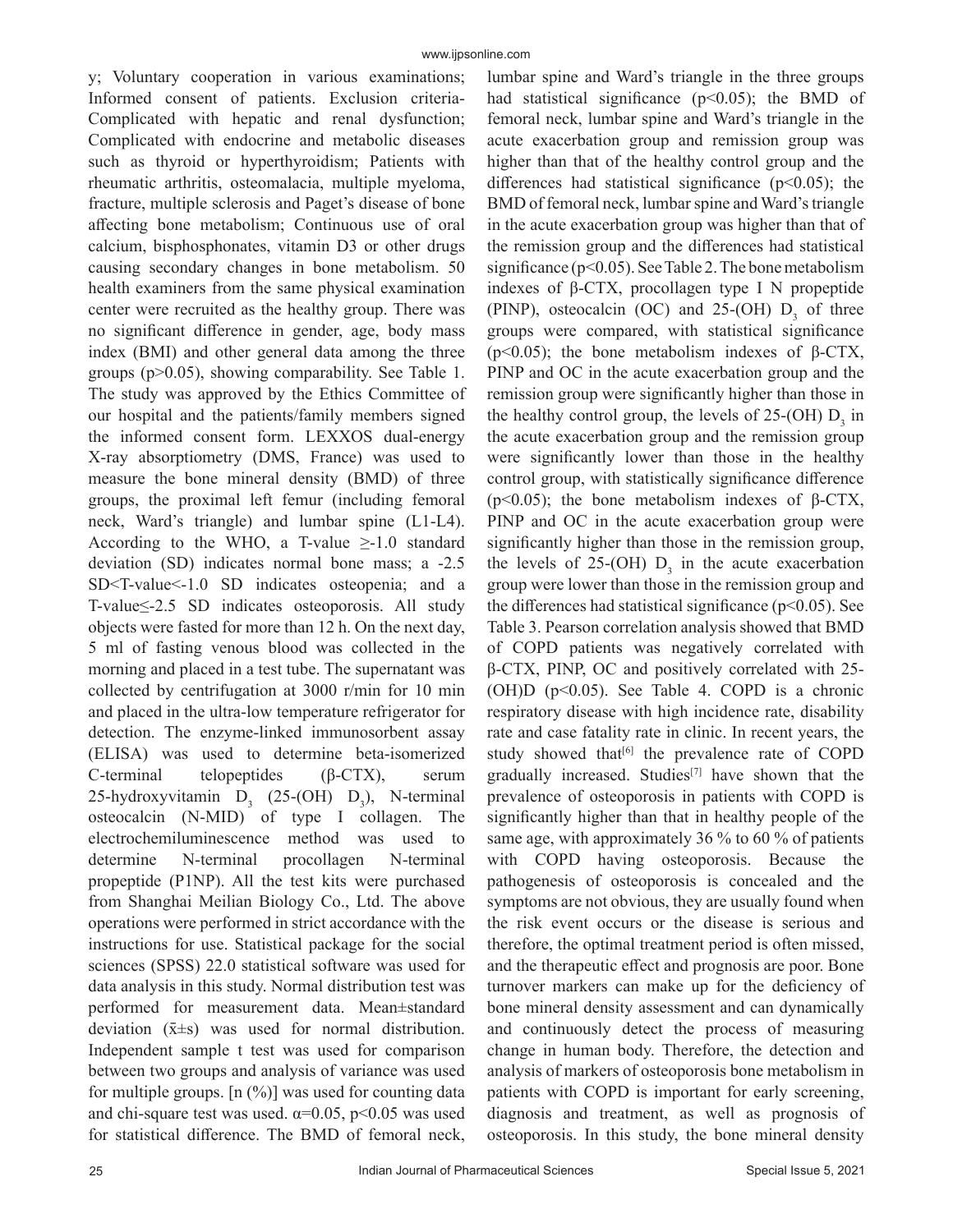values of each site of patients with COPD in the acute exacerbation group and the remission group were significantly lower than those in the control group, indicating that patients with COPD were more susceptible to osteoporosis than the healthy control group, which was similar to the study results of Luo *et al*. [8], Shen *et al*. [9] and Li *et al*. [10]. By comparing the bone mineral density values of femoral neck, lumbar spine and Ward's triangle of patients with COPD in acute exacerbation group, the remission group and the healthy control group, the results showed that the bone mineral density values of femoral neck, lumbar spine and Ward's triangle of patients with COPD in the acute exacerbation group and the remission group were significantly higher than those in the healthy control group ( $p<0.05$ ), suggesting the risk of osteoporosis in patients with COPD. Looker used multivariate regression analysis to evaluate the relationship between COPD and femoral neck bone mineral density and the effect of femoral neck bone mineral density on death of patients with COPD<sup>[11]</sup>. The results showed that for each unit decrease in bone density, the risk of death of patients with COPD was increased by 68 %, suggesting that the risk of osteoporosis was higher in patients with COPD. The understanding of osteoporosis should be strengthened in clinical practice, and bone mineral density should be monitored in early patients. Bone metabolism formation and absorption in normal body are generally in relatively dynamic balance. Bone metabolism markers include two parts: bone formation markers and bone resorption markers. The measurement of bone metabolism indexes can timely and effectively reflect the rate of bone formation and bone absorption and realize the process of measuring the change of osteoporosis in human body $[12,13]$ . The results of this study showed that the bone metabolism indexes of β-CTX, PINP and OC of patients with COPD in the acute exacerbation group and the remission group were significantly higher than those in the healthy control group, and the levels of 25-(OH) D3 in the acute exacerbation group and the remission group were significantly lower than those in the healthy control group, with statistically significant differences ( $p$ <0.05);

it is suggested that osteoporosis in patients with COPD belongs to high turnover type, which may be caused by the imbalance of bone formation and resorption. β-CTX is an important marker of bone resorption that effectively reflects the osteoclast status and in patients with COPD who have secondary osteoporosis, increases in osteoclast activity as bone resorption increases, leading to increases in  $β$ -CTX levels<sup>[14]</sup>. P1NP is an important marker of bone formation that can objectively reflect osteoblastic status and in patients with secondary osteoporosis, the level of P1NP detection increases when osteoblast activity increases<sup>[15]</sup>. The relatively stable N-MID structure promotes osteoblast formation and effectively reflects osteoblast activity status and osteocyte turnover rate, with a dynamic imbalance in bone metabolism and an increase in N-MID levels when secondary to osteoporosis in patients with COPD[16]. The bone metabolism indexes have high sensitivity, specificity and time-effect, and are safe and non-invasive. It is an important reference index for clinical use in screening and diagnosis and treatment of osteoporosis. 25-(OH)  $D_3$  is currently a clinically accepted and widely used index for the assessment of vitamin D status in humans. Data from a number of clinical studies<sup>[17]</sup> have shown that vitamin  $D$  is closely related to bone metabolism in humans, is involved in calcium and phosphorus metabolism in humans and is involved in bone formation; therefore, adequate vitamin D supplementation is the basis for maintaining bone health in humans. Studies have shown that decreasing levels of 25-(OH)  $D_3$  cause changes in human blood calcium concentrations and induce an imbalance in bone turnover that disrupts bone microarchitecture<sup>[18]</sup>. In other studies, 25-(OH) D3 levels were positively correlated with BMD performance and  $25-(OH)$  D<sub>2</sub> levels were significantly lower in osteoporotic patients than in healthy individuals. According to Pearson correlation analysis, there was a positive correlation between BMD and 25-(OH)  $D_3$  in patients with COPD  $(p<0.05)$ , which was consistent with the above results. In conclusion, COPD secondary osteoporosis is a highconversion type and bone mineral density and bone metabolism marker levels can effectively predict COPD secondary osteoporosis.

**TABLE 1: COMPARISON OF GENERAL DATA OF PATIENTS IN THE THREE GROUPS**

| Group                    | Number of cases | Gender (M/F) | Age (y old)       | BMI ( $\text{Kg/m}^2$ ) |
|--------------------------|-----------------|--------------|-------------------|-------------------------|
| Acute exacerbation group | 78              | 46/32        | 58.94±10.56       | $22.78 \pm 2.26$        |
| Remission group          | 54              | 33/21        | $60.07 \pm 10.48$ | $23.33 \pm 2.14$        |
| Healthy control group    | 50              | 30/20        | $59.38 + 9.97$    | $22.64 \pm 2.45$        |
| $F/\chi^2$               |                 | 0.061        | 0.189             | 1.394                   |
| p                        |                 | 0.97         | 0.828             | 0.251                   |